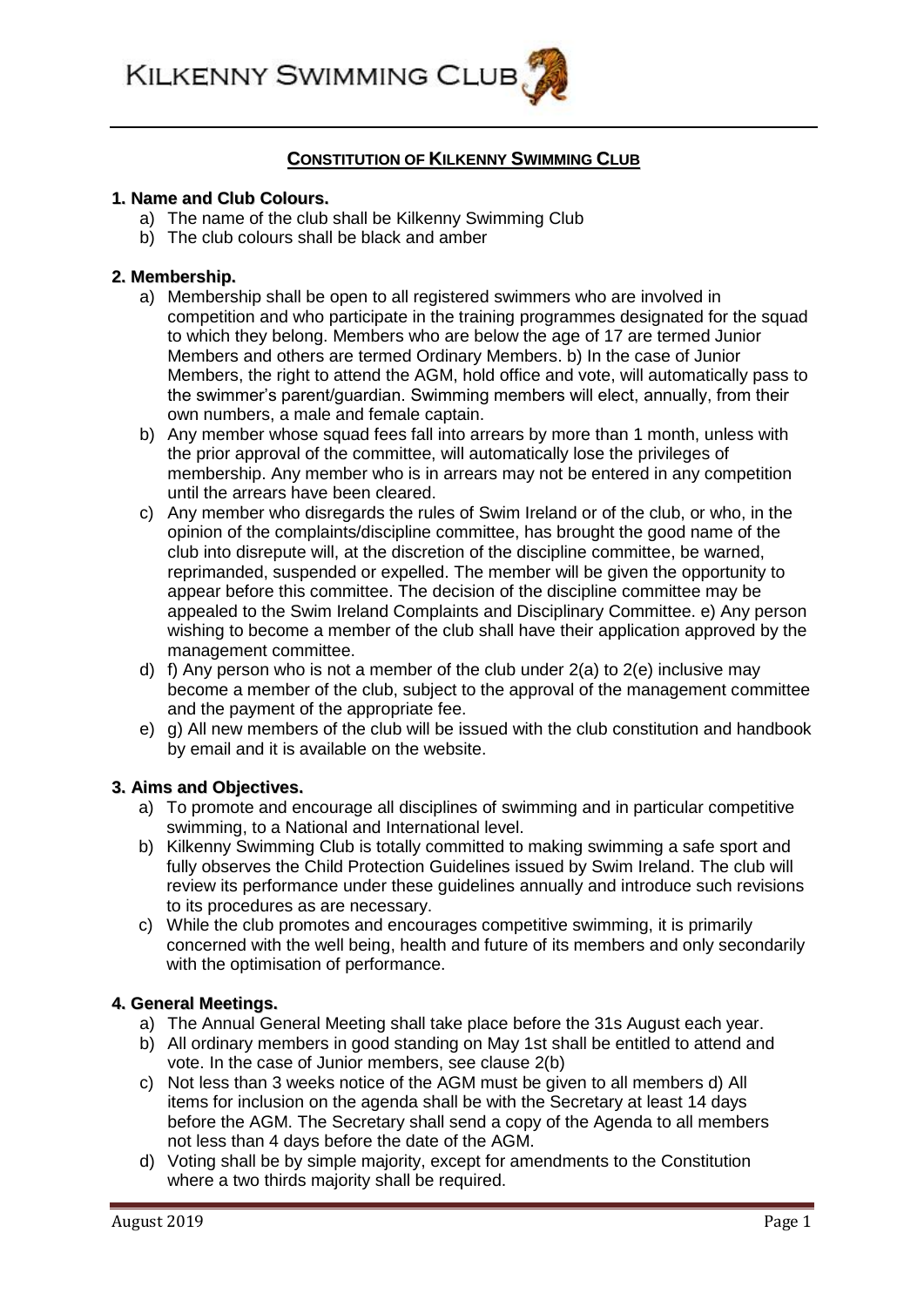- e) A quorum shall consist of 15 ordinary members, to receive the reports of the honorary Secretary and the honorary Treasurer, elect a committee for the following year and deal with other business. f) In the event of a tie vote, the Chairperson shall have a casting vote.
- f) A Special General Meeting may be called by the Management Committee or by the written request of 20 members of the Club, as defined in clauses 2(a) and 2(b). Notice of the meeting must be advised to all members, not less than 7 days before the date of the meeting.
- g) h)Notice of an AGM or Special general Meeting may be given by email in addition to being placed on the club notice board and website.

# **5. The Management Committee.**

- a) The Management committee (hereinafter call the committee) shall be formed from such parents (see clause 2(b)) and ordinary members in good standing, as indicate their willingness to serve on the committee. The management committee shall have responsibility for the day to day running of the club.
- b) Any committee members who become paid employees of the club must immediately resign from their position on the committee.
- c) The committee shall comprise an Honorary Chairperson, Secretary, Treasurer (being officers of the club) and eleven ordinary members.
- d) To be elected to the position of chairperson, secretary or treasurer, the member must have served at least one year as a committee member
- e) Nominations for the positions of Chairperson, secretary and treasurer and for ordinary members of the committee, must be submitted to the Secretary at least 7 days before the date of the AGM
- f) If more than one nomination is received for the positions of chairperson, secretary or treasurer and the number willing to serve as ordinary members of the committee exceeds 11, then an election shall be held, with each candidate being duly proposed and seconded and by successive ballot of the qualified electorate.
- g) No person may hold the same office for more than 4 consecutive years.
- h) The committee shall meet monthly during the swimming year. Items for inclusion on the agenda must be notified to the Chairperson before the day of the meeting.
- i) The committee may co-opt up to a maximum of 3 replacement members.
- j) Members, representatives of Junior members (in accordance with clauses 2(a) and 2(b)), coaches, teachers or club delegates to Swim Ireland, may be invited from time to time to attend as observers. They do not have voting rights.
- k) A quorum of the committee shall be 6 members.
- l) The annual membership and squad fees shall be set by the management committee.
- m) The management committee may, from time to time, make or alter rules for the management of the club. No rules referred to in the constitution may be altered except at a General Meeting.
- n) The management committee will appoint *sub-committees* to deal with specific responsibilities. These sub-committees will include but not be limited to, Complaints/Discipline (1 committee member and 2 other non-committee members) Coaches/ Management Committee.

# *Complaints/Discipline Committee*

- *i) Where a complaint is made about either a swimmer or an adult (other than a complaint of child abuse) shall be investigated in a thorough and expeditious manner. All reported incidents (however trivial) must be recorded in the complaints book.*
- ii) *Where a complaint is made which concerns either a member of the complaints committee (or a direct relative) a substitute will be nominated by the management committee.*